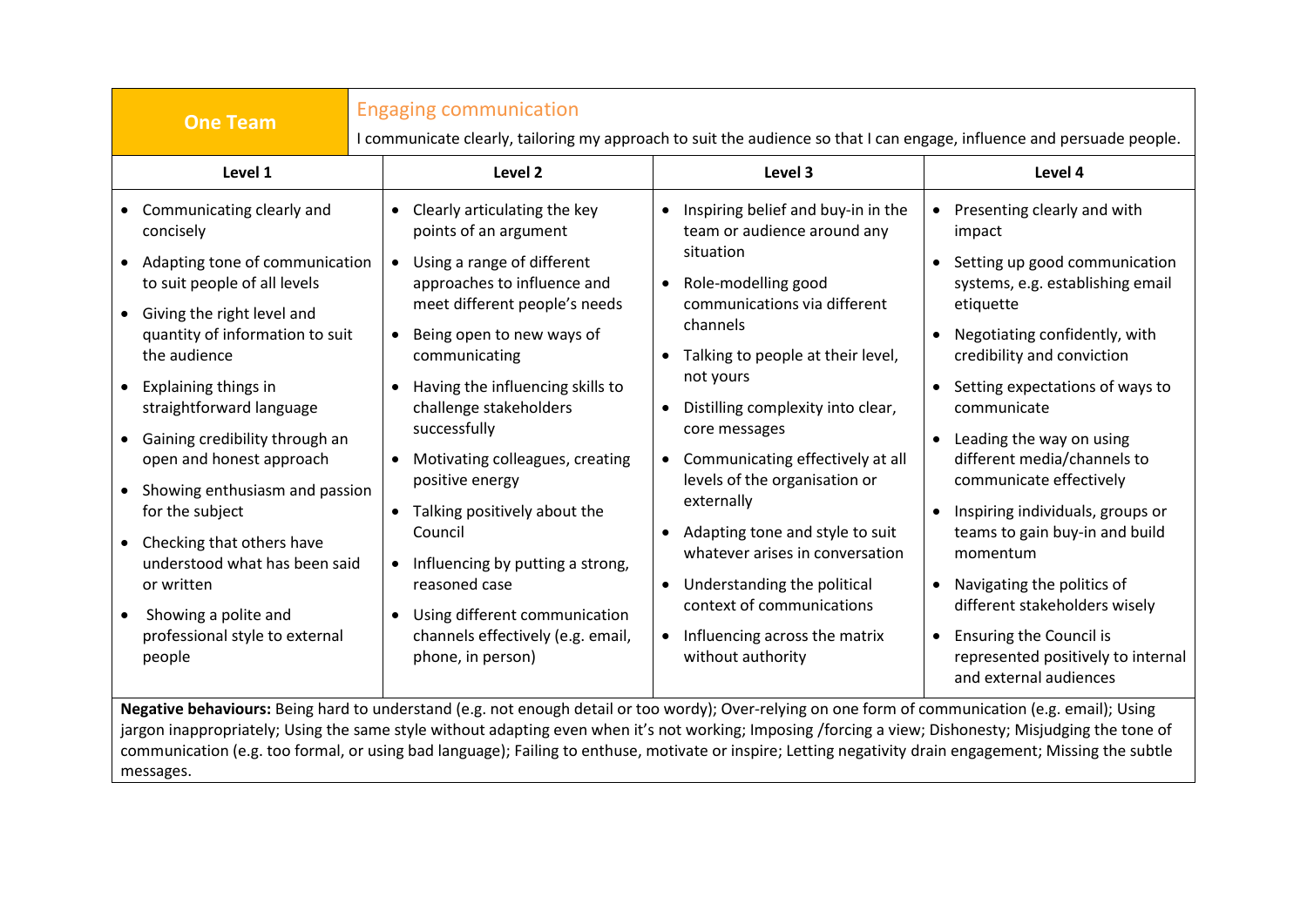|                                                                                                                                                                                                                                                                                                                                                                                                                                                       | <b>Working together</b>                                                                                                                                                                                                                                                                                                                                                                                                                                                                                                            |                                                                                                                                                                                                                                                                                                                                                                                                                                                                                                                                                                                                                                                                      |                                                                                                                                                                                                                                                                                                                                                                                                                                                                                                                                                 |
|-------------------------------------------------------------------------------------------------------------------------------------------------------------------------------------------------------------------------------------------------------------------------------------------------------------------------------------------------------------------------------------------------------------------------------------------------------|------------------------------------------------------------------------------------------------------------------------------------------------------------------------------------------------------------------------------------------------------------------------------------------------------------------------------------------------------------------------------------------------------------------------------------------------------------------------------------------------------------------------------------|----------------------------------------------------------------------------------------------------------------------------------------------------------------------------------------------------------------------------------------------------------------------------------------------------------------------------------------------------------------------------------------------------------------------------------------------------------------------------------------------------------------------------------------------------------------------------------------------------------------------------------------------------------------------|-------------------------------------------------------------------------------------------------------------------------------------------------------------------------------------------------------------------------------------------------------------------------------------------------------------------------------------------------------------------------------------------------------------------------------------------------------------------------------------------------------------------------------------------------|
| One team                                                                                                                                                                                                                                                                                                                                                                                                                                              | I get to know people in order to support, share information, work across boundaries and act in the best interests of the<br>whole organisation.                                                                                                                                                                                                                                                                                                                                                                                    |                                                                                                                                                                                                                                                                                                                                                                                                                                                                                                                                                                                                                                                                      |                                                                                                                                                                                                                                                                                                                                                                                                                                                                                                                                                 |
| Level 1                                                                                                                                                                                                                                                                                                                                                                                                                                               | Level <sub>2</sub>                                                                                                                                                                                                                                                                                                                                                                                                                                                                                                                 | Level 3                                                                                                                                                                                                                                                                                                                                                                                                                                                                                                                                                                                                                                                              | Level 4                                                                                                                                                                                                                                                                                                                                                                                                                                                                                                                                         |
| Being kind; looking out for others<br>and offering help<br>• Building rapport easily; having an<br>open, approachable manner<br>Being friendly; making an effort<br>to get to know people<br>• Sharing information freely and<br>promptly<br>• Showing appreciation, saying<br>'thank you'<br>• Inviting people's ideas and<br>considering their points of view<br>• Being considerate and managing<br>your impact on other people<br>Asking for help | Volunteering for activities so as<br>to share out workload fairly<br>Being willing to find a<br>compromise<br>Letting people know what's<br>$\bullet$<br>going on<br>Making people feel included and<br>valued<br>Supporting agreed outcomes<br>$\bullet$<br>Being tolerant and considerate<br>$\bullet$<br>of people's pressures<br>Taking a real interest in the<br>team's welfare<br>Addressing concerns through<br>$\bullet$<br>constructive conversation<br>Getting to know people beyond<br>$\bullet$<br>your immediate team | Taking the team's opinions into<br>account and providing<br>appropriate feedback<br>• Sharing plans with others early<br>enough so activities are aligned<br>Making time to get to know your<br>team, their needs and interests<br>• Supporting your team, e.g.<br>sharing credit or taking collective<br>responsibility for problems<br>Having crucial conversations<br>$\bullet$<br>promptly and constructively<br>Being proactive in reaching out<br>to other teams<br>Developing a network of positive<br>working relationships internally<br>and externally<br>Creating an environment where<br>$\bullet$<br>people feel able to ask for help<br>or offer ideas | Being visible and available<br>Making time to get to know staff,<br>teams and what they do<br>Supporting staff wellbeing<br>Creating systems to ensure the<br>right people get the right<br>communication at the right time<br>Acting in the best interests of the<br>organisation (e.g. aware of<br>reputation)<br>Building collaborations, e.g. joint<br>ventures, partnerships<br>• Creating a one-team culture that<br>breaks down silos and fosters<br>joined-up working<br>• Understanding the agendas of a<br>wide range of stakeholders |
| Negative behaviours: Being rude, arrogant or argumentative; Playing people off against each other; Back-stabbing; Gossiping or rumour-spreading; Being<br>selfish; Isolating yourself; Holding onto information; Being uncontactable; Blaming others; Ignoring others' struggles; Being unhelpful; Taking credit<br>unfairly; Being grumpy or unapproachable; Dismissing others' ideas; Being tactless; Reinforcing silos.                            |                                                                                                                                                                                                                                                                                                                                                                                                                                                                                                                                    |                                                                                                                                                                                                                                                                                                                                                                                                                                                                                                                                                                                                                                                                      |                                                                                                                                                                                                                                                                                                                                                                                                                                                                                                                                                 |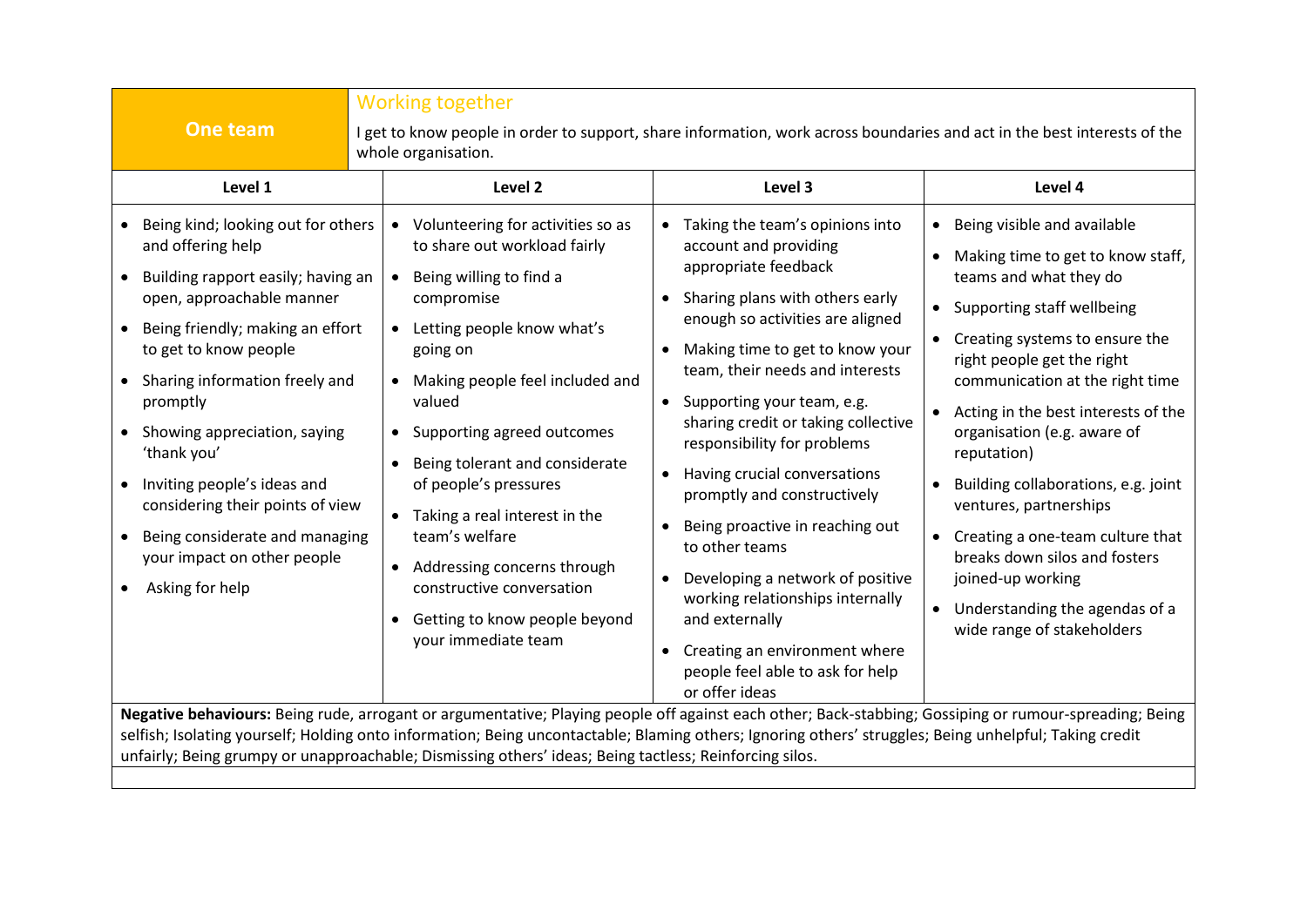|                                                                                                                                                                                                                                                                                                                                                                                                                                                                                                                                                                              | <b>Understanding others</b>                                                                                                                                                                                                                                                                                                                                                                                                                                                                                                                                                                                         |                                                                                                                                                                                                                                                                                                                                                                                                                                                                                                                                                                                                                                      |                                                                                                                                                                                                                                                                                                                                                                                                                                                                                                                                                                                                      |
|------------------------------------------------------------------------------------------------------------------------------------------------------------------------------------------------------------------------------------------------------------------------------------------------------------------------------------------------------------------------------------------------------------------------------------------------------------------------------------------------------------------------------------------------------------------------------|---------------------------------------------------------------------------------------------------------------------------------------------------------------------------------------------------------------------------------------------------------------------------------------------------------------------------------------------------------------------------------------------------------------------------------------------------------------------------------------------------------------------------------------------------------------------------------------------------------------------|--------------------------------------------------------------------------------------------------------------------------------------------------------------------------------------------------------------------------------------------------------------------------------------------------------------------------------------------------------------------------------------------------------------------------------------------------------------------------------------------------------------------------------------------------------------------------------------------------------------------------------------|------------------------------------------------------------------------------------------------------------------------------------------------------------------------------------------------------------------------------------------------------------------------------------------------------------------------------------------------------------------------------------------------------------------------------------------------------------------------------------------------------------------------------------------------------------------------------------------------------|
| <b>Customer First</b>                                                                                                                                                                                                                                                                                                                                                                                                                                                                                                                                                        | I find out other people's needs and perspectives with openness, showing my understanding through empathy, listening<br>and respect.                                                                                                                                                                                                                                                                                                                                                                                                                                                                                 |                                                                                                                                                                                                                                                                                                                                                                                                                                                                                                                                                                                                                                      |                                                                                                                                                                                                                                                                                                                                                                                                                                                                                                                                                                                                      |
| Level 1                                                                                                                                                                                                                                                                                                                                                                                                                                                                                                                                                                      | Level 2                                                                                                                                                                                                                                                                                                                                                                                                                                                                                                                                                                                                             | Level 3                                                                                                                                                                                                                                                                                                                                                                                                                                                                                                                                                                                                                              | Level 4                                                                                                                                                                                                                                                                                                                                                                                                                                                                                                                                                                                              |
| • Gathering feedback and other<br>information to understand<br>customer needs<br>• Giving people space to talk<br>• Showing you are listening<br>through body language, tone and<br>thoughtful answers<br>Being open-minded to other<br>$\bullet$<br>points of view<br>Empathising with others'<br>$\bullet$<br>concerns or difficulties<br>• Acting on what you have heard<br>• Showing respect and courtesy;<br>treating people consistently and<br>fairly, regardless of background<br>• Acting in the best interests of the<br>customer/stakeholder where<br>appropriate | Being interested in other<br>$\bullet$<br>people's views<br>Creating an atmosphere where<br>$\bullet$<br>people feel it's ok to talk<br>Being objective to listen to a<br>range of viewpoints<br>Ensuring that actions and<br>$\bullet$<br>decisions are suitable for all<br>customers/stakeholders<br>Using emotional intelligence to<br>$\bullet$<br>understand and empathise with<br>a wide range of people<br>Being patient and considerate<br>when people struggle<br>Honouring confidentiality in<br>$\bullet$<br>conversations<br>Taking personal responsibility to<br>understand and represent<br>customers | Treating all team members fairly<br>and equally<br>Making time to gather and listen<br>to staff ideas and concerns<br>Driving a non-judgemental<br>$\bullet$<br>culture where people feel able to<br>raise any issue<br>Letting people feel that they<br>$\bullet$<br>have a voice and can influence<br>decisions<br><b>Embracing diversity</b><br>$\bullet$<br>Being proactive in capturing<br>$\bullet$<br>customer/stakeholder insight<br>Taking care to fully understand<br>stakeholder requirements<br>Designing services and processes<br>around the needs of the<br>customer<br>Having regular check-ins with<br>team members | Showing understanding of<br>different team's challenges<br>when shaping organisational<br>change<br>Setting systems and<br>expectations of regular check-ins<br>with staff to understand their<br>needs<br>Defining data capture<br>$\bullet$<br>requirements to ensure sound<br>customer / stakeholder insight<br>Role-modelling an impartial and<br>objective approach to dealing<br>with emotive issues<br>Understanding the needs of the<br>$\bullet$<br>local community<br>Creating a culture where<br>diversity and difference are<br>celebrated<br>Ensuring equality of access to<br>services |
| Negative behaviours: Being judgemental; Taking a one-size fits all approach; Lying; Being stubborn and closed-minded to other views; Talking over<br>people; Showing favouritism; Seeing customers as a burden; Not seeing the demands or challenges facing someone; Ignoring people's feelings; Making<br>others feel unimportant; Focusing on number regardless of human impact; Not listening if it's not what you wanted to hear; Using stereotypes.                                                                                                                     |                                                                                                                                                                                                                                                                                                                                                                                                                                                                                                                                                                                                                     |                                                                                                                                                                                                                                                                                                                                                                                                                                                                                                                                                                                                                                      |                                                                                                                                                                                                                                                                                                                                                                                                                                                                                                                                                                                                      |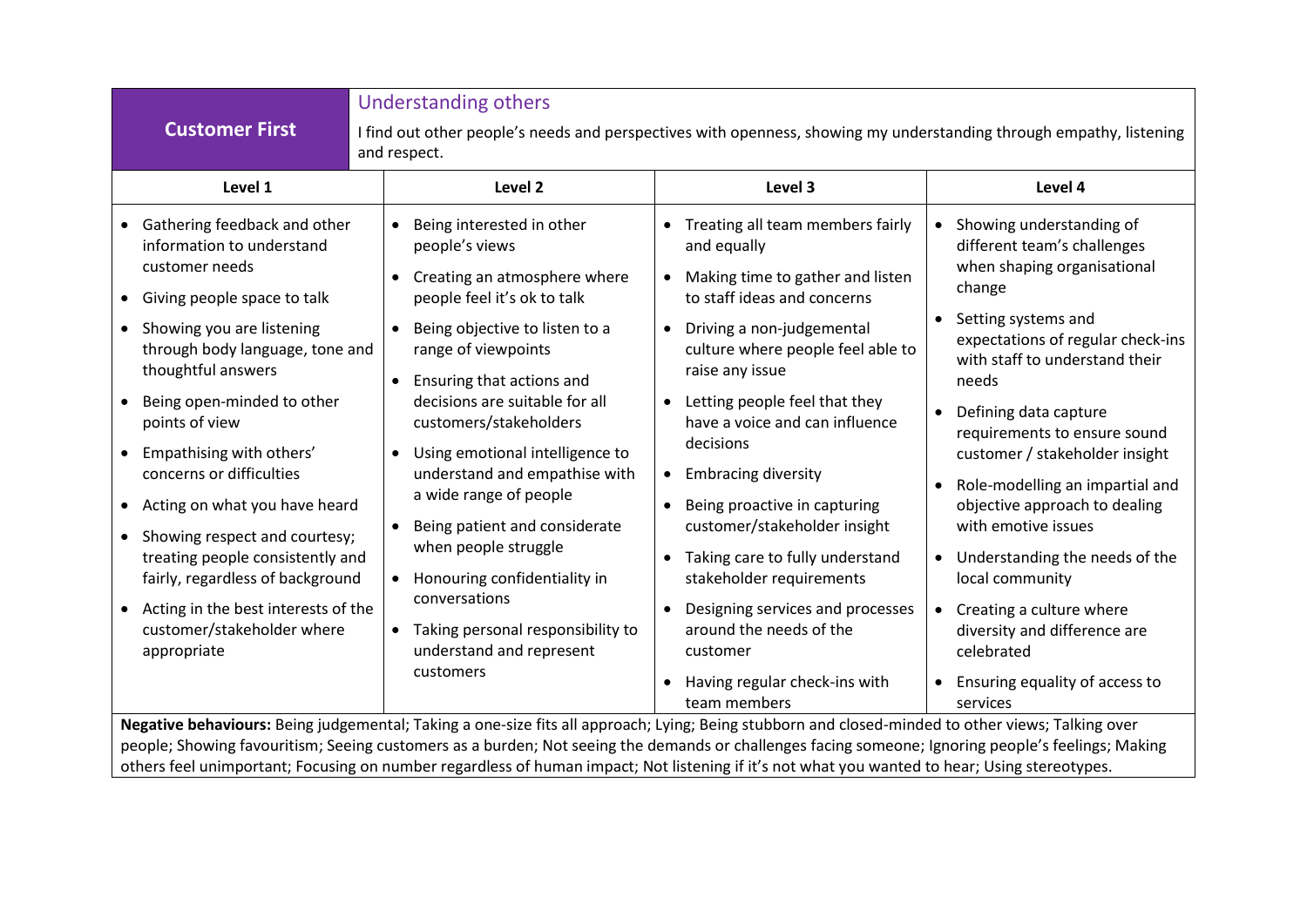|                                                                                                                                                                                                                                                                                                                                                                                                                  |                                                                                                                 | Integrity and ownership                                                                                                                |                                                                       |         |  |
|------------------------------------------------------------------------------------------------------------------------------------------------------------------------------------------------------------------------------------------------------------------------------------------------------------------------------------------------------------------------------------------------------------------|-----------------------------------------------------------------------------------------------------------------|----------------------------------------------------------------------------------------------------------------------------------------|-----------------------------------------------------------------------|---------|--|
|                                                                                                                                                                                                                                                                                                                                                                                                                  | <b>Customer First</b>                                                                                           | I take responsibility to do what is right, being proactive and working hard to get good outcomes and follow through on<br>commitments. |                                                                       |         |  |
|                                                                                                                                                                                                                                                                                                                                                                                                                  | Level 1                                                                                                         | Level 2                                                                                                                                | Level 3                                                               | Level 4 |  |
|                                                                                                                                                                                                                                                                                                                                                                                                                  |                                                                                                                 | • Being dedicated and working hard to see things through<br>Leading by example, acting as you say                                      |                                                                       |         |  |
|                                                                                                                                                                                                                                                                                                                                                                                                                  | • Going the extra mile to get things done well                                                                  |                                                                                                                                        | Role-modelling the courage to tackle difficult issues                 |         |  |
|                                                                                                                                                                                                                                                                                                                                                                                                                  | • Being able to work on your own initiative                                                                     |                                                                                                                                        | Offering to take some of the load without waiting to be asked         |         |  |
|                                                                                                                                                                                                                                                                                                                                                                                                                  | • Being proactive; spotting something needs doing and doing it                                                  |                                                                                                                                        | Using initiative to take the next step or decision                    |         |  |
| • Taking responsibility even when it goes beyond your job description                                                                                                                                                                                                                                                                                                                                            |                                                                                                                 | Encouraging a culture where people have a sense of ownership to<br>resolve issues                                                      |                                                                       |         |  |
|                                                                                                                                                                                                                                                                                                                                                                                                                  | • Being reliable; following through on promises                                                                 |                                                                                                                                        | Being honest in fulfilling corporate objectives                       |         |  |
|                                                                                                                                                                                                                                                                                                                                                                                                                  | • Putting self forward to get involved                                                                          |                                                                                                                                        | Acting robustly to uphold and enforce ethical behaviour and decisions |         |  |
|                                                                                                                                                                                                                                                                                                                                                                                                                  | • Speaking up when you have an idea or challenge<br>Ensuring initiatives maintain momentum and are seen through |                                                                                                                                        |                                                                       |         |  |
| Negative behaviours: Needing close supervision; Needing to be told what to do; Being scared to make a decision; Hiding behind other staff; Avoiding<br>difficult issues; Clock-watching;; Not getting things done; Having a can't-be-bothered attitude; Leaving it for someone else; Passing the buck; Cutting<br>corners; Missing deadlines or details; Not acting in the face of problems or ethical breaches. |                                                                                                                 |                                                                                                                                        |                                                                       |         |  |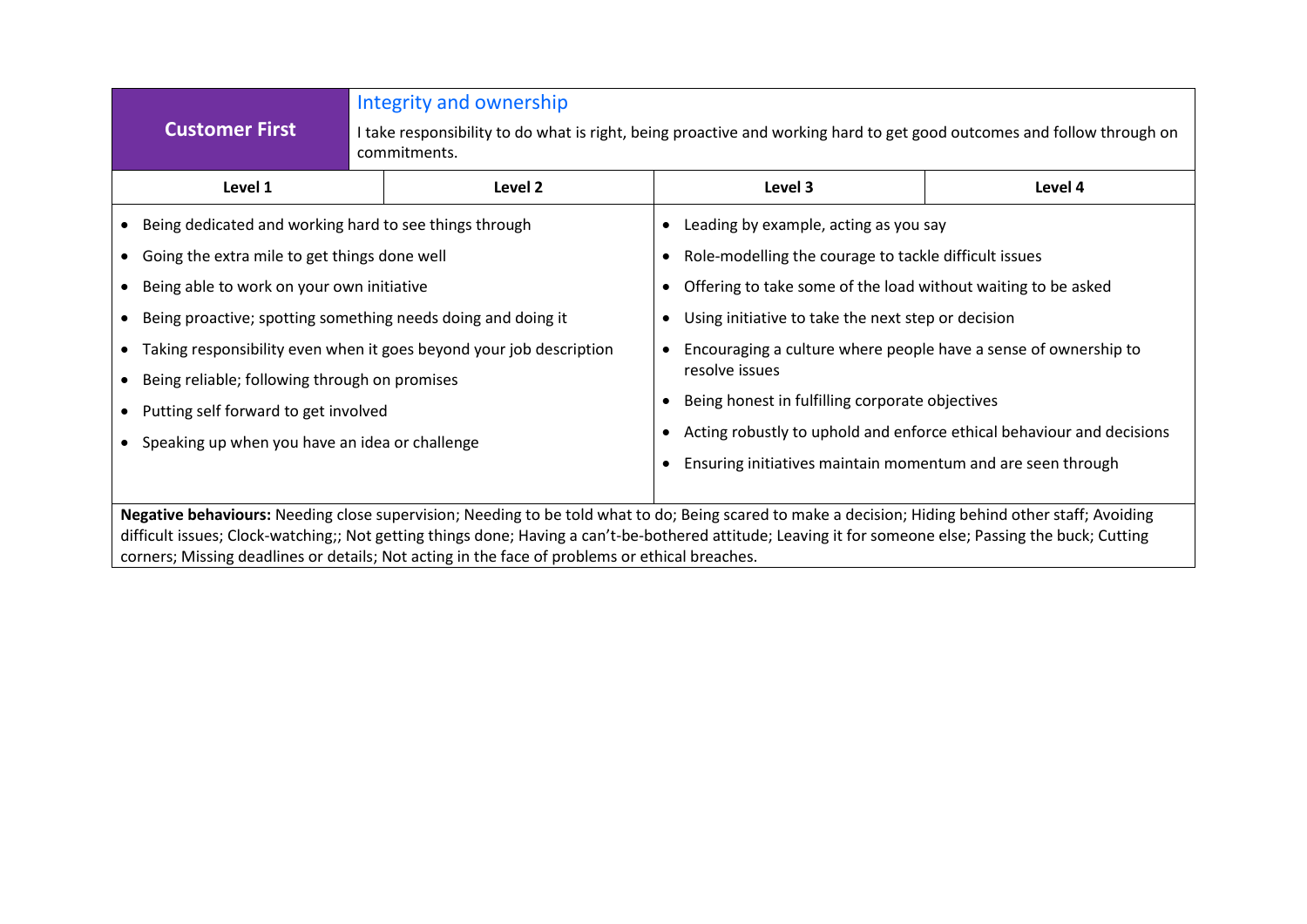|                                                                                                                                                                                                                                                                                                                                                                                                                                                                                                                                                                                                               | <b>Reasoned thinking</b>                                                                                                                                                                                                                                                                                                                                                                                                         |                                                                                                                                                                                                                                                                                                                                                                                                                                                                                                                                                                                                                                                                                 |                                                                                                                                                                                                                                                                                                                                                                                                                                                                                                                     |
|---------------------------------------------------------------------------------------------------------------------------------------------------------------------------------------------------------------------------------------------------------------------------------------------------------------------------------------------------------------------------------------------------------------------------------------------------------------------------------------------------------------------------------------------------------------------------------------------------------------|----------------------------------------------------------------------------------------------------------------------------------------------------------------------------------------------------------------------------------------------------------------------------------------------------------------------------------------------------------------------------------------------------------------------------------|---------------------------------------------------------------------------------------------------------------------------------------------------------------------------------------------------------------------------------------------------------------------------------------------------------------------------------------------------------------------------------------------------------------------------------------------------------------------------------------------------------------------------------------------------------------------------------------------------------------------------------------------------------------------------------|---------------------------------------------------------------------------------------------------------------------------------------------------------------------------------------------------------------------------------------------------------------------------------------------------------------------------------------------------------------------------------------------------------------------------------------------------------------------------------------------------------------------|
| <b>Thinking Ahead</b>                                                                                                                                                                                                                                                                                                                                                                                                                                                                                                                                                                                         |                                                                                                                                                                                                                                                                                                                                                                                                                                  | I use the right range of information to create sound, commercially informed solutions.                                                                                                                                                                                                                                                                                                                                                                                                                                                                                                                                                                                          |                                                                                                                                                                                                                                                                                                                                                                                                                                                                                                                     |
| Level 1                                                                                                                                                                                                                                                                                                                                                                                                                                                                                                                                                                                                       | Level <sub>2</sub>                                                                                                                                                                                                                                                                                                                                                                                                               | Level 3                                                                                                                                                                                                                                                                                                                                                                                                                                                                                                                                                                                                                                                                         | Level 4                                                                                                                                                                                                                                                                                                                                                                                                                                                                                                             |
| Being logical; able to explain<br>what you are doing and why<br>• Seeking out relevant information,<br>data and views<br>Making decisions on the basis of<br>$\bullet$<br>a good mix of solid information<br>Making sure information is<br>$\bullet$<br>correct and representative<br>Choosing priorities having<br>$\bullet$<br>thought about their impact<br>• Seeing potential problems and<br>acting to pre-empt them<br>Finding a solution to a<br>customer's/stakeholder's<br>problem<br>• Understanding the value of your<br>time and using it wisely<br>Making decisions in a timely way<br>$\bullet$ | Knowing what data /<br>$\bullet$<br>information is relevant to<br>gather<br>• Thinking about the cost<br>implications of actions or<br>decisions<br>Being aware of the constraints<br>$\bullet$<br>around a decision<br>Making sound decisions at<br>$\bullet$<br>pace<br>Being able to reconcile<br>different instructions<br>Thinking ahead to prevent<br>future problems<br>Recognising trends and<br>patterns in information | Identifying the key priorities in<br>what needs to be done<br>Thinking through the business<br>$\bullet$<br>case; outlining risks, reasoning and<br>likely returns<br>Finding ways to reduce costs or<br>$\bullet$<br>generate revenue<br>Recognising impacts beyond your<br>area and into the longer-term<br>Tackling the causes, not just the<br>symptoms<br>Supporting team members in going<br>through robust decision making<br>Educating people about<br>$\bullet$<br>commercial awareness in their job<br>Using judgement when faced with<br>$\bullet$<br>ambiguous, missing or conflicting<br>information<br>Understanding and managing the<br>٠<br>risks in a decision | • Setting a clear strategic vision for<br>the team / department<br>• Always factoring in value for<br>money<br>Ensuring clarity on core goals<br>$\bullet$<br>Identifying and pursuing current<br>and future commercial<br>opportunities<br>Showing ownership and<br>accountability for Council<br>resources<br>• Undertaking considered financial<br>planning<br>Showing good awareness of the<br>wider context for decisions<br>(internally and externally)<br>Drawing on regional, national<br>and global trends |
| Negative behaviours: Procrastinating; Making ill-considered decisions; Failing to change mind in light of new information; Making risky decisions without<br>facts; Missing wider or longer-term impacts; Letting short-term pressure outweigh long-term impacts; Being a bottle-neck by making all decisions involve                                                                                                                                                                                                                                                                                         |                                                                                                                                                                                                                                                                                                                                                                                                                                  |                                                                                                                                                                                                                                                                                                                                                                                                                                                                                                                                                                                                                                                                                 |                                                                                                                                                                                                                                                                                                                                                                                                                                                                                                                     |

you; Struggling to make sense of information; Is unrealistic; Ignores cost implications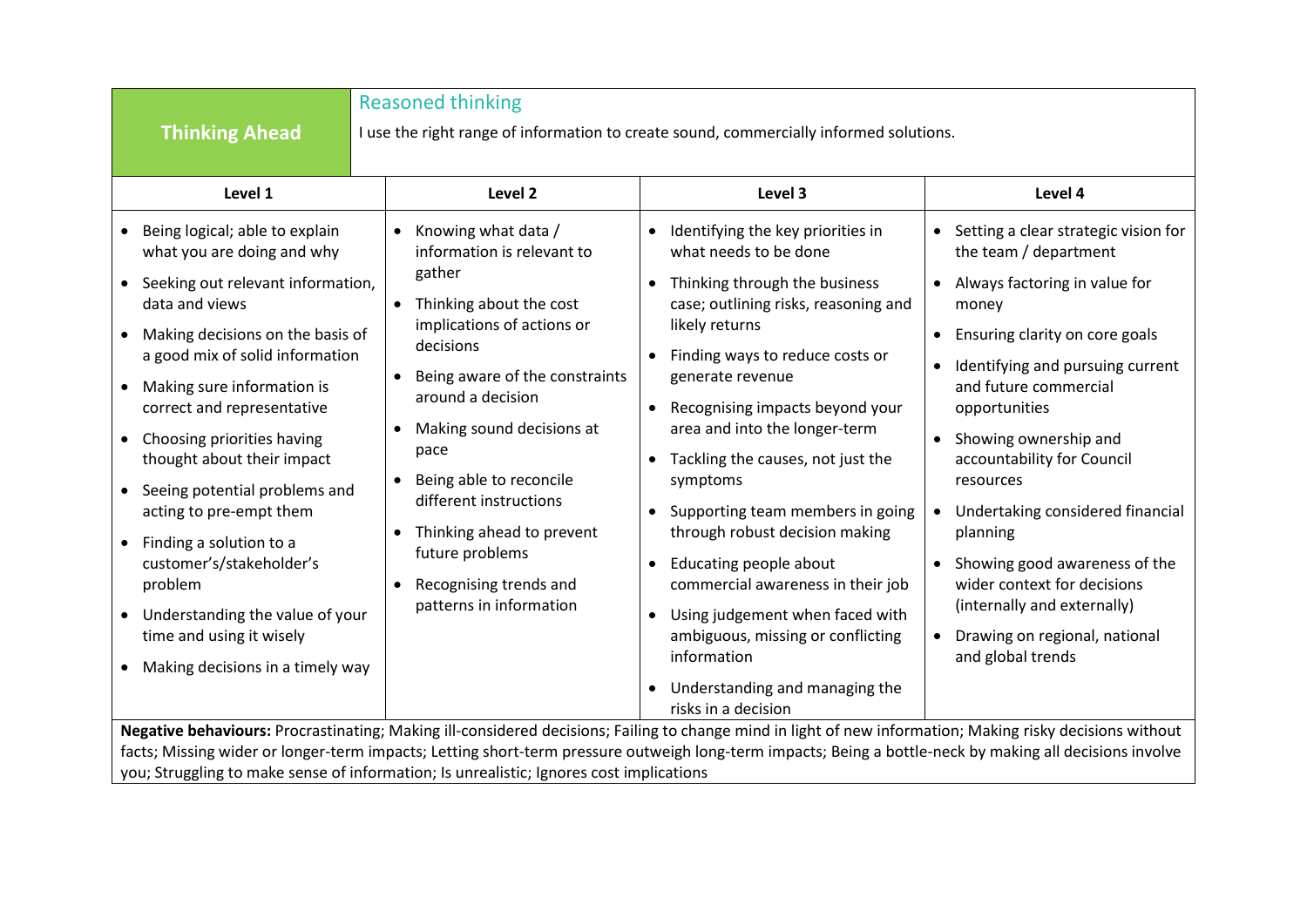| <b>Thinking Ahead</b>                                                                                                                                                                                                                                                                                                                                                                                                        | Always improving<br>I look for better ways to do things, challenging the current state and being creative to find new and efficient<br>approaches.                                                                                                                           |                                                                                                                                                                                                                                                                     |                                                                                                                                                                                                                            |
|------------------------------------------------------------------------------------------------------------------------------------------------------------------------------------------------------------------------------------------------------------------------------------------------------------------------------------------------------------------------------------------------------------------------------|------------------------------------------------------------------------------------------------------------------------------------------------------------------------------------------------------------------------------------------------------------------------------|---------------------------------------------------------------------------------------------------------------------------------------------------------------------------------------------------------------------------------------------------------------------|----------------------------------------------------------------------------------------------------------------------------------------------------------------------------------------------------------------------------|
| Level 1                                                                                                                                                                                                                                                                                                                                                                                                                      | Level <sub>2</sub>                                                                                                                                                                                                                                                           | Level 3                                                                                                                                                                                                                                                             | Level 4                                                                                                                                                                                                                    |
| Coming forward with solutions<br>$\bullet$<br>to problems<br>Looking for ways to improve own                                                                                                                                                                                                                                                                                                                                 | Spotting opportunities for<br>improvements<br>Turning ideas into reality<br>$\bullet$                                                                                                                                                                                        | Looking for best practice to<br>improve service delivery<br>Improving procedures and                                                                                                                                                                                | • Creating enthusiasm for and<br>involvement in change<br>Championing continuous<br>$\bullet$                                                                                                                              |
| performance                                                                                                                                                                                                                                                                                                                                                                                                                  | Driving efficiencies, e.g. avoiding                                                                                                                                                                                                                                          | systems                                                                                                                                                                                                                                                             | improvement of service design                                                                                                                                                                                              |
| Creating usable ideas                                                                                                                                                                                                                                                                                                                                                                                                        | duplication                                                                                                                                                                                                                                                                  | Getting the team together to<br>$\bullet$<br>brainstorm ideas                                                                                                                                                                                                       | Thinking about technical<br>$\bullet$<br>solutions as core                                                                                                                                                                 |
| Finding ways to make things<br>$\bullet$<br>work more efficiently<br>Questioning current approaches<br>$\bullet$<br>Getting involved with and<br>$\bullet$<br>embracing change; making<br>suggestions<br>Embracing new technology<br>$\bullet$<br>Being prepared to try, fail, learn<br>$\bullet$<br>and adapt                                                                                                               | Helping to shape change<br>$\bullet$<br>Being brave enough to<br>experiment and explore what is<br>possible<br>Making the most of new<br>$\bullet$<br>technology to improve things<br>Challenging the norm<br>$\bullet$<br>Being open to new and flexible<br>ways of working | Understanding digital delivery<br>Proactively seeking out new and<br>$\bullet$<br>better ways, internally or<br>externally<br>Encouraging and stimulating<br>$\bullet$<br>ideas, being supportive of<br>suggestions<br>Making it ok for people to fail<br>and learn | Driving a continuous<br>improvement culture<br>Breaking down barriers to<br>efficient work practices<br>Adapting to changing<br>organisational priorities and<br>needs<br>Taking considered risks to drive<br>improvements |
| Negative behaviours: Being too scared to try a new approach or technology; Presenting barriers rather than solutions; Creating change for change's sake;<br>Settling for what you already have; Closing down challenges to ways of thinking; Blaming failure without embracing learning; Sticking to rigid ways of<br>working; Focusing on problems not solutions; Being defensive when there is a problem with the service. |                                                                                                                                                                                                                                                                              |                                                                                                                                                                                                                                                                     |                                                                                                                                                                                                                            |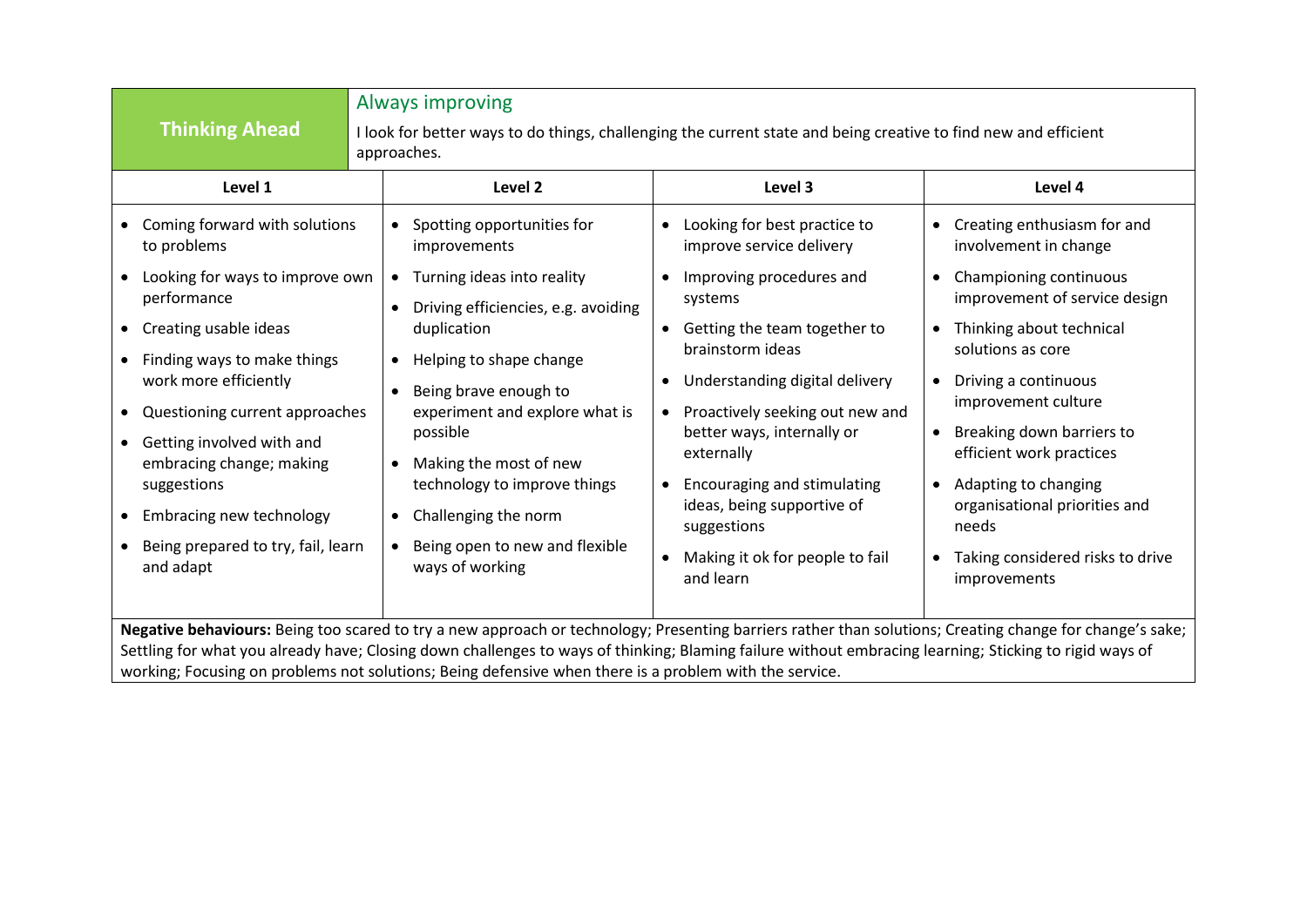|           | <b>Making time count</b>                                                                                                                                                                                                                                                                                                                                                                                                                                 |                                                                                                                                                                                |                                                                                                           |  |  |
|-----------|----------------------------------------------------------------------------------------------------------------------------------------------------------------------------------------------------------------------------------------------------------------------------------------------------------------------------------------------------------------------------------------------------------------------------------------------------------|--------------------------------------------------------------------------------------------------------------------------------------------------------------------------------|-----------------------------------------------------------------------------------------------------------|--|--|
|           | <b>Performance Counts</b>                                                                                                                                                                                                                                                                                                                                                                                                                                |                                                                                                                                                                                | I manage time well, organising work so everyone has clear expectations and we make good use of resources. |  |  |
|           | Level 1                                                                                                                                                                                                                                                                                                                                                                                                                                                  | Level <sub>2</sub><br>Level 3                                                                                                                                                  | Level 4                                                                                                   |  |  |
| $\bullet$ | Taking responsibility to ask for<br>what you need                                                                                                                                                                                                                                                                                                                                                                                                        | Balancing workload across the<br>• Agreeing challenging but<br>achievable targets<br>team                                                                                      | • Creating structures with clear<br>responsibilities so people know                                       |  |  |
|           | Managing time and workload to<br>get things done                                                                                                                                                                                                                                                                                                                                                                                                         | Setting challenging targets, clear<br>Making plans flexible to cope<br>$\bullet$<br>with the unexpected<br>goals, guidelines and principles                                    | who is accountable for what<br>• Ensuring that activities happen at                                       |  |  |
|           | Planning ahead to ensure<br>priorities are taken care of                                                                                                                                                                                                                                                                                                                                                                                                 | Recognising where to liaise with<br>Helping the team to prioritise<br>$\bullet$<br>others because your work<br>activities                                                      | the right level in the organisation<br>Forward planning to take                                           |  |  |
|           | Managing expectations so<br>people know what to expect<br>when                                                                                                                                                                                                                                                                                                                                                                                           | impacts on each other's delivery<br>Delegating and empowering<br>$\bullet$<br>team members to work self-<br>Managing resource to meet the<br>needs of the team<br>sufficiently | account of likely developments<br>• Showing good understanding of<br>service delivery                     |  |  |
|           | Working accurately<br>Being able to focus to get things                                                                                                                                                                                                                                                                                                                                                                                                  | Giving clear instructions so<br>Using good project management<br>$\bullet$<br>people know what is needed<br>skills                                                             | • Looking for ways to pool<br>resources for joint outcomes                                                |  |  |
|           | done                                                                                                                                                                                                                                                                                                                                                                                                                                                     | Making use of others' skills and<br>Pulling together skills and<br>$\bullet$<br>expertise to get things done<br>resources to get things done                                   | Establishing systems and<br>processes to track and measure                                                |  |  |
|           | Being realistic and practical<br>about how to get things done<br>with finite resource                                                                                                                                                                                                                                                                                                                                                                    | Monitoring performance and<br>Keeping track of multiple<br>$\bullet$<br>activities<br>acting on it                                                                             | performance<br>Ensuring initiatives maintain<br>$\bullet$                                                 |  |  |
|           | Sticking to regulatory guidelines                                                                                                                                                                                                                                                                                                                                                                                                                        | Tracking the benefits of actions /<br>Being firm within the terms of<br>$\bullet$<br>policies<br>decisions                                                                     | momentum and are seen<br>through                                                                          |  |  |
|           |                                                                                                                                                                                                                                                                                                                                                                                                                                                          |                                                                                                                                                                                |                                                                                                           |  |  |
|           | Negative behaviours: Micro-managing; Wasting people's time; Setting unrealistic targets; Over-promising; Setting unrealistic targets; Getting involved<br>with the wrong activities; Missing deadlines; Constantly fire-fighting; Giving inconsistent messages; Constantly changing the goal-posts; Not delegating<br>tasks that should be left to others; Trying to do everything yourself; Failing to manage your impact on other people's priorities. |                                                                                                                                                                                |                                                                                                           |  |  |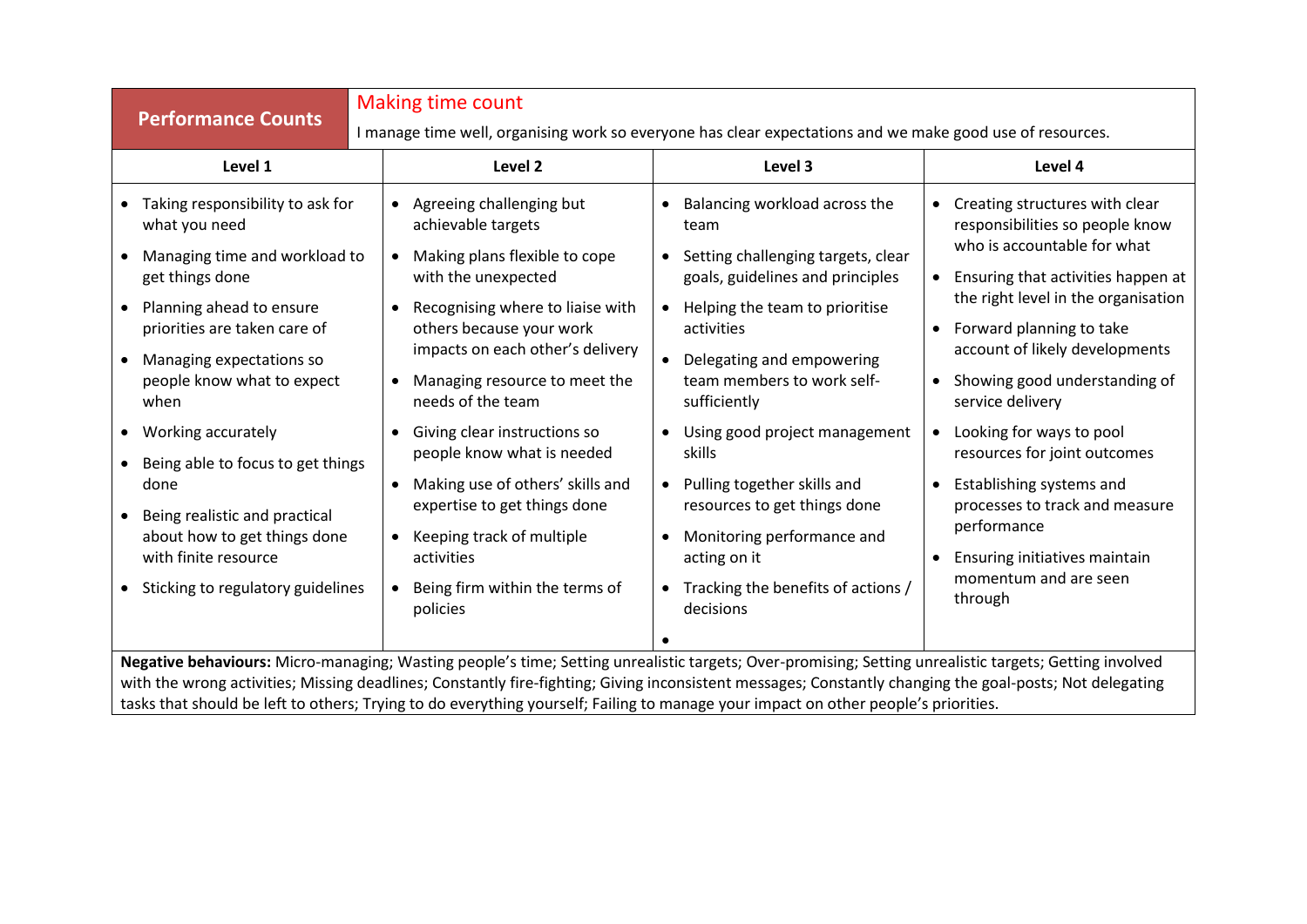|                                                                                                                                                                                                                                                                                                                                                                                     | <b>Constantly building skills</b>                                                                                                                                                                                                                                                                                                                                                                                                                                                                         |                                                                                                                                                                                                                                                                                                                                                                                                                                                                                                                                                                                                                        |                                                                                                                                                                                                                                                                                                                                                                                                                                                                                                                                                                                                               |
|-------------------------------------------------------------------------------------------------------------------------------------------------------------------------------------------------------------------------------------------------------------------------------------------------------------------------------------------------------------------------------------|-----------------------------------------------------------------------------------------------------------------------------------------------------------------------------------------------------------------------------------------------------------------------------------------------------------------------------------------------------------------------------------------------------------------------------------------------------------------------------------------------------------|------------------------------------------------------------------------------------------------------------------------------------------------------------------------------------------------------------------------------------------------------------------------------------------------------------------------------------------------------------------------------------------------------------------------------------------------------------------------------------------------------------------------------------------------------------------------------------------------------------------------|---------------------------------------------------------------------------------------------------------------------------------------------------------------------------------------------------------------------------------------------------------------------------------------------------------------------------------------------------------------------------------------------------------------------------------------------------------------------------------------------------------------------------------------------------------------------------------------------------------------|
| <b>Performance Counts</b>                                                                                                                                                                                                                                                                                                                                                           | others develop.                                                                                                                                                                                                                                                                                                                                                                                                                                                                                           | I continually build on my strengths, weaknesses and new areas to learn, and I share feedback and knowledge to help                                                                                                                                                                                                                                                                                                                                                                                                                                                                                                     |                                                                                                                                                                                                                                                                                                                                                                                                                                                                                                                                                                                                               |
| Level 1                                                                                                                                                                                                                                                                                                                                                                             | Level 2                                                                                                                                                                                                                                                                                                                                                                                                                                                                                                   | Level 3                                                                                                                                                                                                                                                                                                                                                                                                                                                                                                                                                                                                                | Level 4                                                                                                                                                                                                                                                                                                                                                                                                                                                                                                                                                                                                       |
| Looking for opportunities to<br>learn and develop<br>Engaging with opportunities for<br>training or learning new skills<br>Keeping up to date in your area<br>$\bullet$<br>Continually building up your<br>knowledge<br>Learning from mistakes and<br>experience<br>Taking feedback constructively<br>and acting on it<br>Sharing knowledge to help<br>colleagues learn and develop | Acknowledging and recognising<br>others' good work<br>Giving constructive feedback<br>$\bullet$<br>Making time to try out and<br>develop new skills<br>Putting yourself forward for<br>$\bullet$<br>activities that will grow and<br>stretch your skills<br>Showing expertise in your area<br>Thinking about your own<br>$\bullet$<br>learning and development<br>Showing self-awareness about<br>$\bullet$<br>your strengths and weaknesses<br>Acknowledging and using others'<br>$\bullet$<br>expertise | Creating opportunities for<br>people to learn, e.g. delegating<br>or setting stretching targets<br>Empowering people to try things<br>$\bullet$<br>out and learn from mistakes<br>Making time to talk about<br>development with people<br>Being proactive in addressing<br>gaps in skills, knowledge or<br>performance for self and others<br>• Actively seeking feedback<br>Understanding and using the<br>varied skills in the team<br>• Encouraging cross-skilling to<br>promote learning<br>Keeping skills and knowledge<br>current in the team<br>Developing coaching skills to<br>support the giving of feedback | Creating a culture of constant<br>$\bullet$<br>learning, e.g. stretching people,<br>challenging underperformance,<br>reviewing and learning<br>Promoting the sharing of<br>$\bullet$<br>knowledge and expertise<br>internally and externally<br>Using well-honed coaching skills<br>$\bullet$<br>Investing time and resource in<br>attracting, retaining and<br>nurturing talent<br>Drawing on external expertise /<br>experience where appropriate<br>Creating a sense of progression<br>$\bullet$<br>for staff<br>Planning ahead to ensure the<br>$\bullet$<br>right skills and knowledge for the<br>future |
| Negative behaviours: Thinking of learning solely in terms of training courses; Creating a fear of failure that stops people trying; Having blind-spots;<br>Making the same mistakes over again; Lacking current knowledge; Being unwilling to learn or improve; Not providing adequate training; Not<br>understanding their area; Allowing key skills or knowledge to get lost      |                                                                                                                                                                                                                                                                                                                                                                                                                                                                                                           |                                                                                                                                                                                                                                                                                                                                                                                                                                                                                                                                                                                                                        |                                                                                                                                                                                                                                                                                                                                                                                                                                                                                                                                                                                                               |